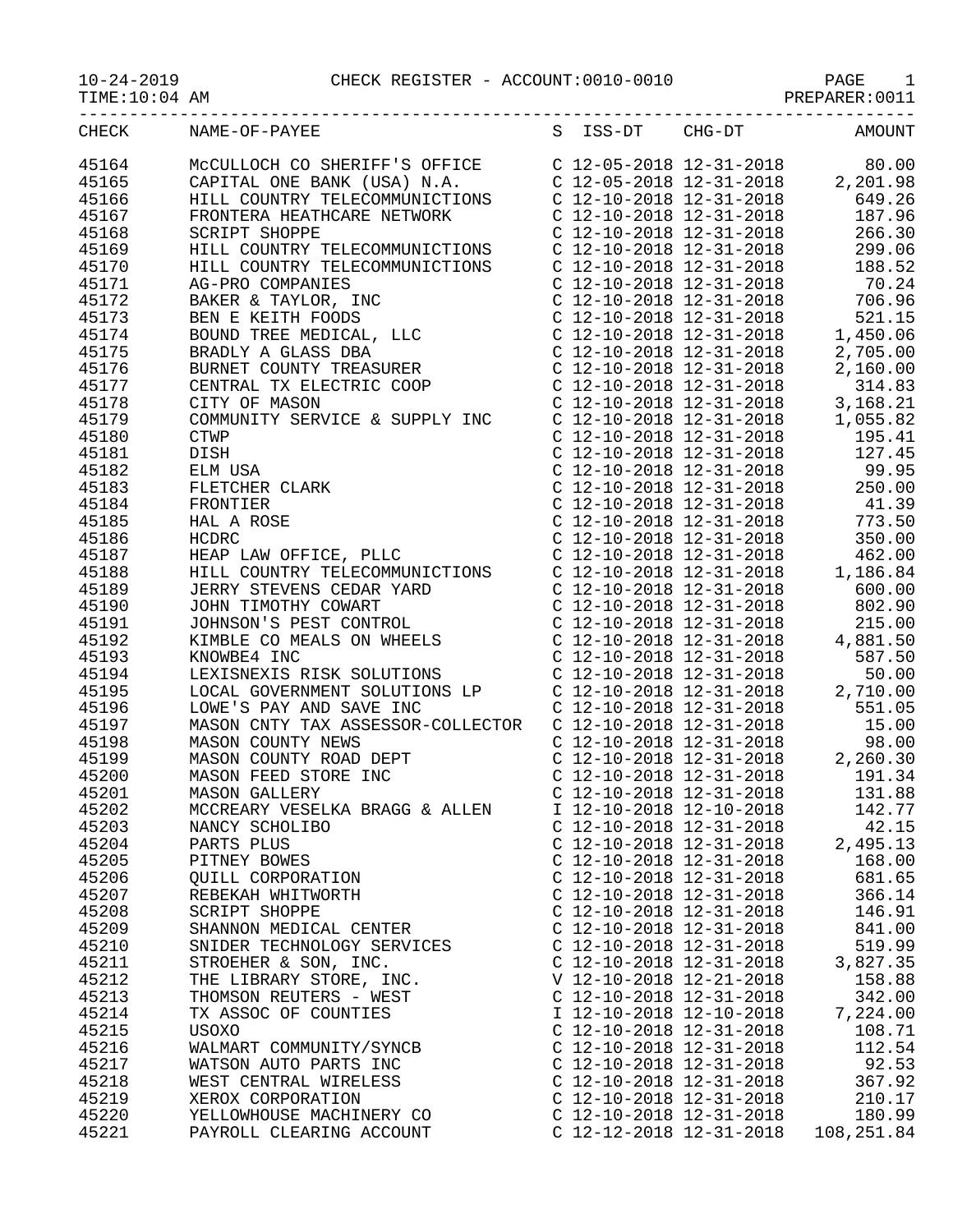## 10-24-2019 CHECK REGISTER - ACCOUNT:0010-0010 PAGE 2

TIME:10:04 AM PREPARER:0011

| CHECK          | NAME-OF-PAYEE                             |                                                    |                         | S ISS-DT CHG-DT AMOUNT |
|----------------|-------------------------------------------|----------------------------------------------------|-------------------------|------------------------|
| 45222          |                                           |                                                    |                         |                        |
| 45223          |                                           |                                                    |                         |                        |
| 45224          |                                           |                                                    |                         |                        |
| 45225          |                                           |                                                    |                         |                        |
| 45226          |                                           |                                                    |                         |                        |
| 45227          |                                           |                                                    |                         |                        |
| 45228          |                                           |                                                    |                         |                        |
|                |                                           |                                                    |                         |                        |
| 45229          |                                           |                                                    |                         |                        |
| 45230<br>45231 |                                           |                                                    |                         |                        |
| 45232          |                                           |                                                    |                         |                        |
| 45233          |                                           |                                                    |                         |                        |
| 45234          |                                           |                                                    |                         |                        |
| 45235          |                                           |                                                    |                         |                        |
|                |                                           |                                                    |                         |                        |
| 45236          |                                           |                                                    |                         |                        |
| 45237          |                                           |                                                    |                         |                        |
| 45238          |                                           |                                                    |                         |                        |
| 45239          |                                           |                                                    |                         |                        |
| 45240          |                                           |                                                    |                         |                        |
| 45241          |                                           |                                                    |                         |                        |
| 45242          |                                           |                                                    |                         |                        |
| 45243          |                                           |                                                    |                         |                        |
| 45244          |                                           |                                                    |                         |                        |
| 45245          |                                           |                                                    |                         |                        |
| 45246          |                                           |                                                    |                         |                        |
| 45247          |                                           |                                                    |                         |                        |
| 45248          |                                           |                                                    |                         |                        |
| 45249          |                                           |                                                    |                         |                        |
| 45250          |                                           |                                                    |                         |                        |
| 45251          |                                           |                                                    |                         |                        |
| 45252          |                                           |                                                    |                         |                        |
| 45253          |                                           |                                                    |                         |                        |
| 45254          |                                           |                                                    |                         |                        |
| 45255          |                                           |                                                    |                         |                        |
| 45256          |                                           |                                                    |                         |                        |
| 45257          |                                           |                                                    |                         |                        |
| 45258          |                                           |                                                    |                         |                        |
| 45259          |                                           |                                                    |                         |                        |
| 45260          | HI-LINE                                   |                                                    | I 12-28-2018 12-28-2018 | 300.77                 |
| 45261          | K & H ELECTRICAL SERVICES                 | I 12-28-2018 12-28-2018<br>I 12-28-2018 12-28-2018 |                         | 191.00                 |
| 45262          | LEXISNEXIS/RELX INC                       |                                                    |                         | 109.00                 |
| 45263<br>45264 | LOWE'S PAY AND SAVE INC<br>MACK SKINNER   | I 12-28-2018 12-28-2018<br>I 12-28-2018 12-28-2018 |                         | 522.21<br>250.00       |
| 45265          | MARK VLADYKA                              | I 12-28-2018 12-28-2018                            |                         | 150.00                 |
| 45266          | MASON BUILDING SUPPLY & RENTAL INC        | I 12-28-2018 12-28-2018                            |                         |                        |
| 45267          |                                           | I 12-28-2018 12-28-2018                            |                         | 1,203.64<br>22.50      |
|                | MASON CNTY TAX ASSESSOR-COLLECTOR         | I 12-28-2018 12-28-2018                            |                         | 30.00                  |
| 45268<br>45269 | MASON COUNTY NEWS                         | I 12-28-2018 12-28-2018                            |                         | 102.09                 |
| 45270          | MASON SHORT STOP                          | I 12-28-2018 12-28-2018                            |                         |                        |
| 45271          | MASSEY BALENTINE P.C.<br>MUELLER INC      | I 12-28-2018 12-28-2018                            |                         | 434.00                 |
| 45272          | MURR LAW OFFICE, P.L.L.C.                 | I 12-28-2018 12-28-2018                            |                         | 406.00<br>787.50       |
| 45273          |                                           | I 12-28-2018 12-28-2018                            |                         | 667.44                 |
| 45274          | NUTRI-SYSTEMS CORP                        | I 12-28-2018 12-28-2018                            |                         | 120.00                 |
| 45275          | PAM BEAM<br>PARTS PLUS                    | I 12-28-2018 12-28-2018                            |                         | 3,626.77               |
| 45276          |                                           | I 12-28-2018 12-28-2018                            |                         | 116.23                 |
| 45277          | QUILL CORPORATION<br>RCI TECHNOLOGIES INC | I 12-28-2018 12-28-2018                            |                         | 1,053.00               |
| 45278          | RESERVE ACCOUNT                           | I 12-28-2018 12-28-2018                            |                         | 1,000.00               |
| 45279          | SEAN GASKELL                              | I 12-28-2018 12-28-2018                            |                         | 500.00                 |
|                |                                           |                                                    |                         |                        |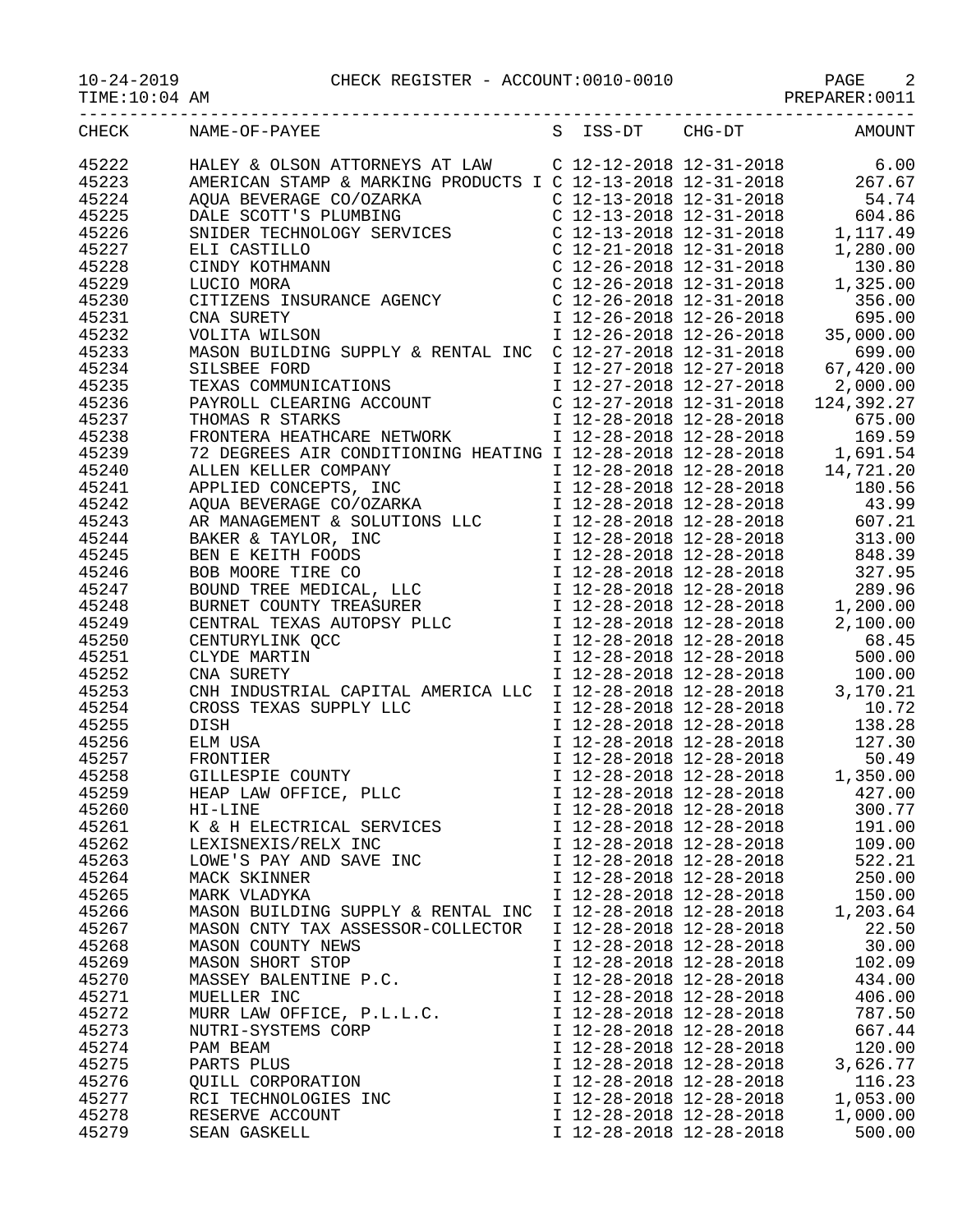| CHECK<br>NAME-OF-PAYEE                                                                                                                                                                                                                                                                                                                   | CHG-DT<br>ISS-DT<br>S                                                                                                                                                                                                                                                                                 | AMOUNT                                                                                                  |
|------------------------------------------------------------------------------------------------------------------------------------------------------------------------------------------------------------------------------------------------------------------------------------------------------------------------------------------|-------------------------------------------------------------------------------------------------------------------------------------------------------------------------------------------------------------------------------------------------------------------------------------------------------|---------------------------------------------------------------------------------------------------------|
| 45280<br>ENERGY LLC<br>SIREN<br>45281<br><b>TCEO</b><br>45282<br>TEXAS SOCIAL<br>SECURITY<br>PROGRAM<br>45283<br>THE COMMERCIAL BANK<br>45284<br>USOXO<br>45285<br>WALMART COMMUNITY/SYNCB<br>45286<br>WEBER CHEVRON<br>45287<br>WENDY HASTINGS<br>45288<br>WIRELESS<br>WEST CENTRAL<br>45289<br>WILL FREY<br>45290<br>XEROX CORPORATION | I 12-28-2018 12-28-2018<br>I 12-28-2018 12-28-2018<br>I 12-28-2018 12-28-2018<br>I 12-28-2018 12-28-2018<br>I 12-28-2018 12-28-2018<br>T 12-28-2018 12-28-2018<br>I 12-28-2018 12-28-2018<br>I 12-28-2018 12-28-2018<br>I 12-28-2018 12-28-2018<br>I 12-28-2018 12-28-2018<br>I 12-28-2018 12-28-2018 | 525.00<br>200.00<br>35.00<br>30.55<br>147.00<br>167.13<br>265.66<br>50.00<br>367.92<br>119.90<br>310.89 |
| 45291<br>ZESCH & PICKETT                                                                                                                                                                                                                                                                                                                 | I 12-28-2018 12-28-2018                                                                                                                                                                                                                                                                               | 350.00                                                                                                  |